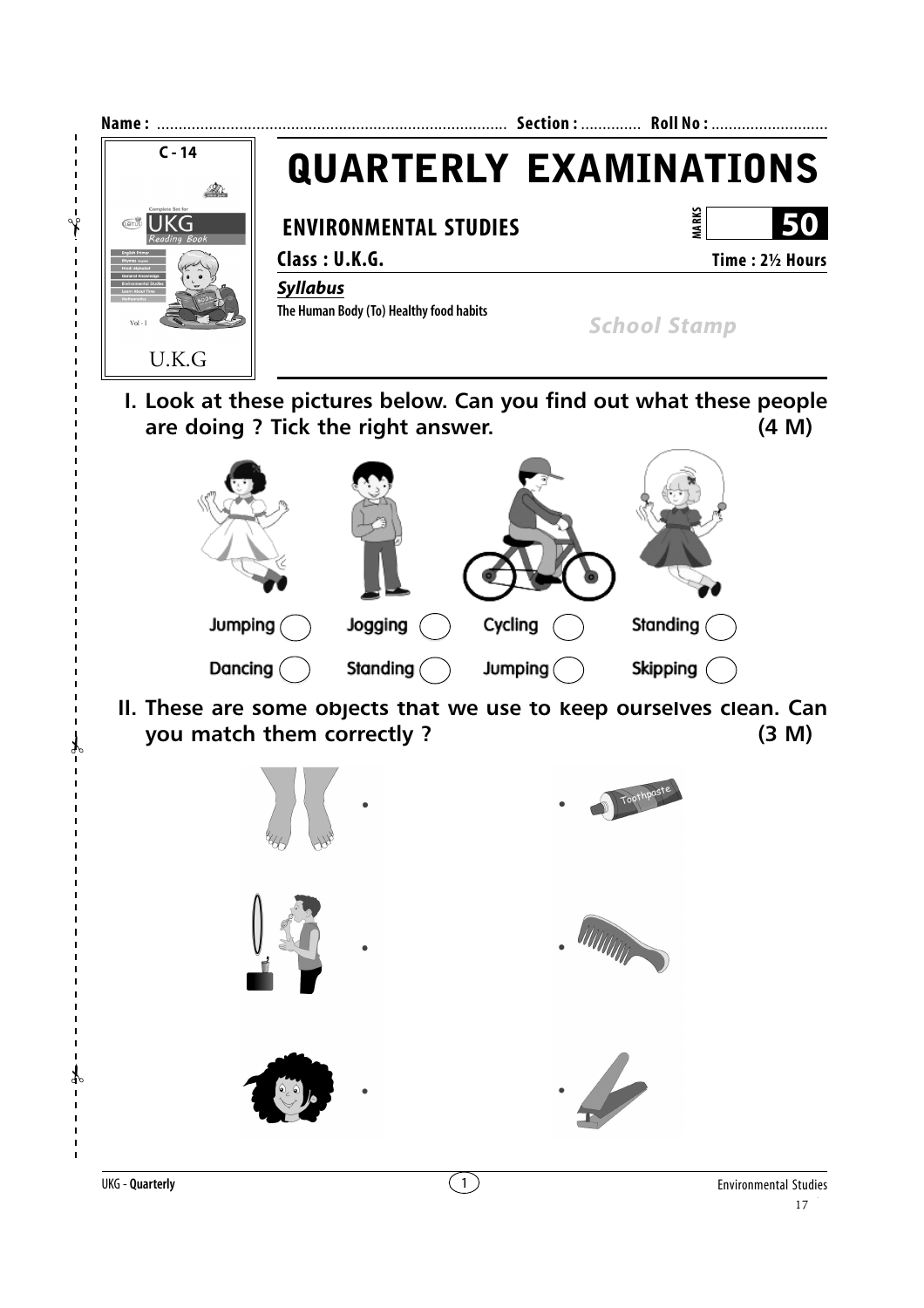**III. Look at the picture and write the correct numbers in boxes given below. (4 M)**



## **IV.** Answer the following questions.  $(3 \times 2 = 6)$

1. How can you hear music ?

Ans.

2. How can you smell flowers ? Ans.

3. How can you taste different fruits ? Ans.

## **V. Write mis - spelt words. (10 x 1 = 10)**